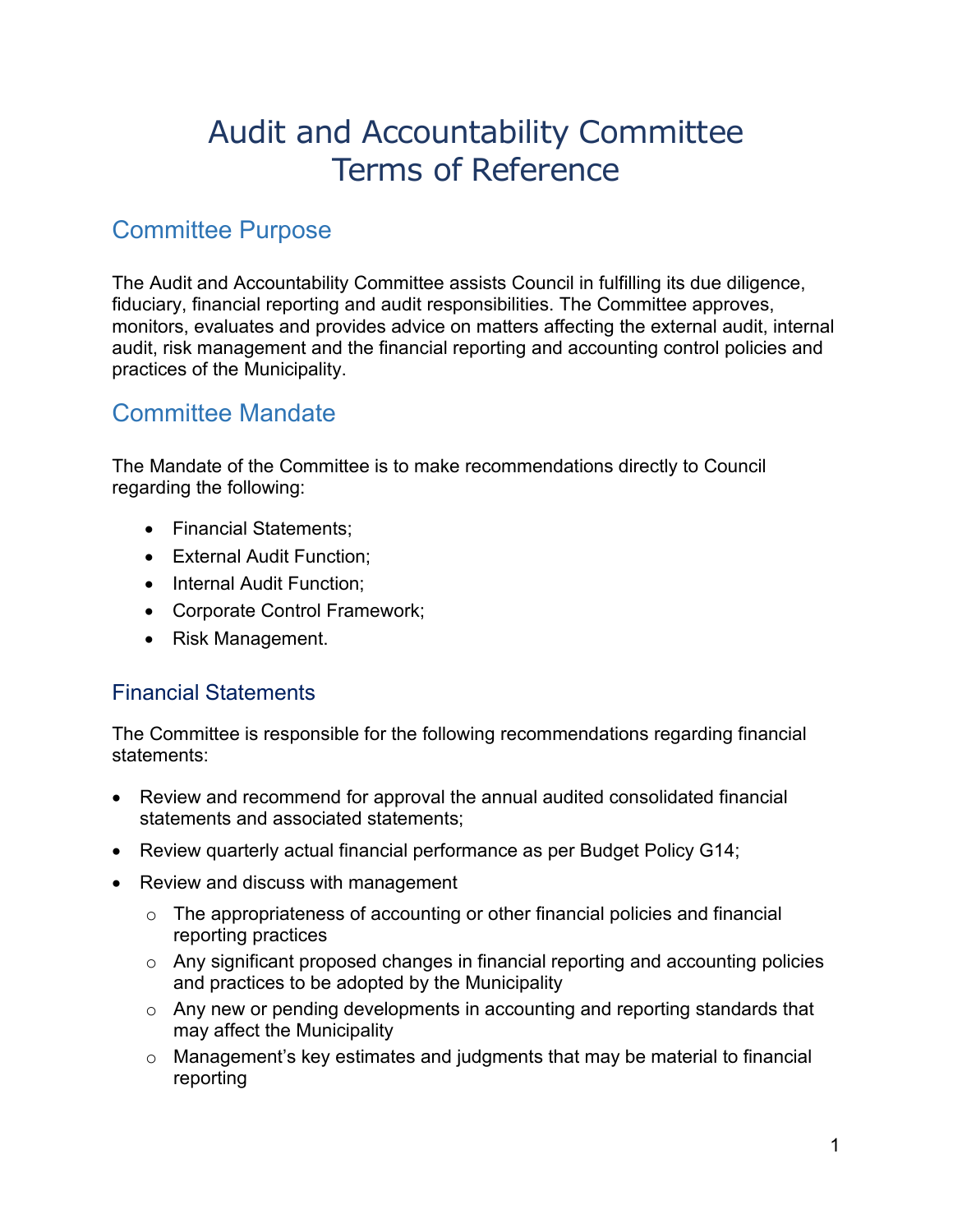#### External Audit Function

The Committee is responsible for the following regarding the external audit function:

- Confirm and ensure the independence of the external auditor, including the approval and review of all additional audit, management consulting and other fees of the external auditor;
- Recommend the selection or dismissal of the external auditor to Council as required including participation in the selection committee with staff, approval of the selection process and annual evaluation of the external auditor's performance;
- Review the terms of engagement, scope and performance of the external audit services provided;
- Approve the fees for the audit;
- Review any matters brought to the committee's attention by the external auditor and determine the appropriate disposition thereof;
- Review and discuss with the external auditor the Management Letter, agree with management on the proper course of action, and make recommendations to Council, where necessary;
- Discuss with the external auditor the annual evaluation of the internal control systems, if appropriate, together with any related recommendations for improvement;
- Meet with the external auditor to discuss all material issues and ensure any matter the external auditor brings forth has been given adequate attention, including any appropriate action; and
- Provide an open avenue of communication between the external auditor and Committee, including the ability to meet in closed session, in the absence of management, at Audit Committee meetings regarding matters deemed allowable under the *Municipal Act, 2001*.

#### Internal Audit Function (Manager of Internal Audit)

The Committee is responsible for the following regarding the internal audit function:

- Confirm and assure the independence of the Manager of Internal Audit;
- Review and approve the annual audit work plan, and subsequent significant changes as recommended by the Manager of Internal Audit;
- Review audit reports issued and, where required, recommend the acceptance, amendment or rejection of the report recommendations;
- Review the adequacy of management responses to audit concerns in relation to risks and costs involved;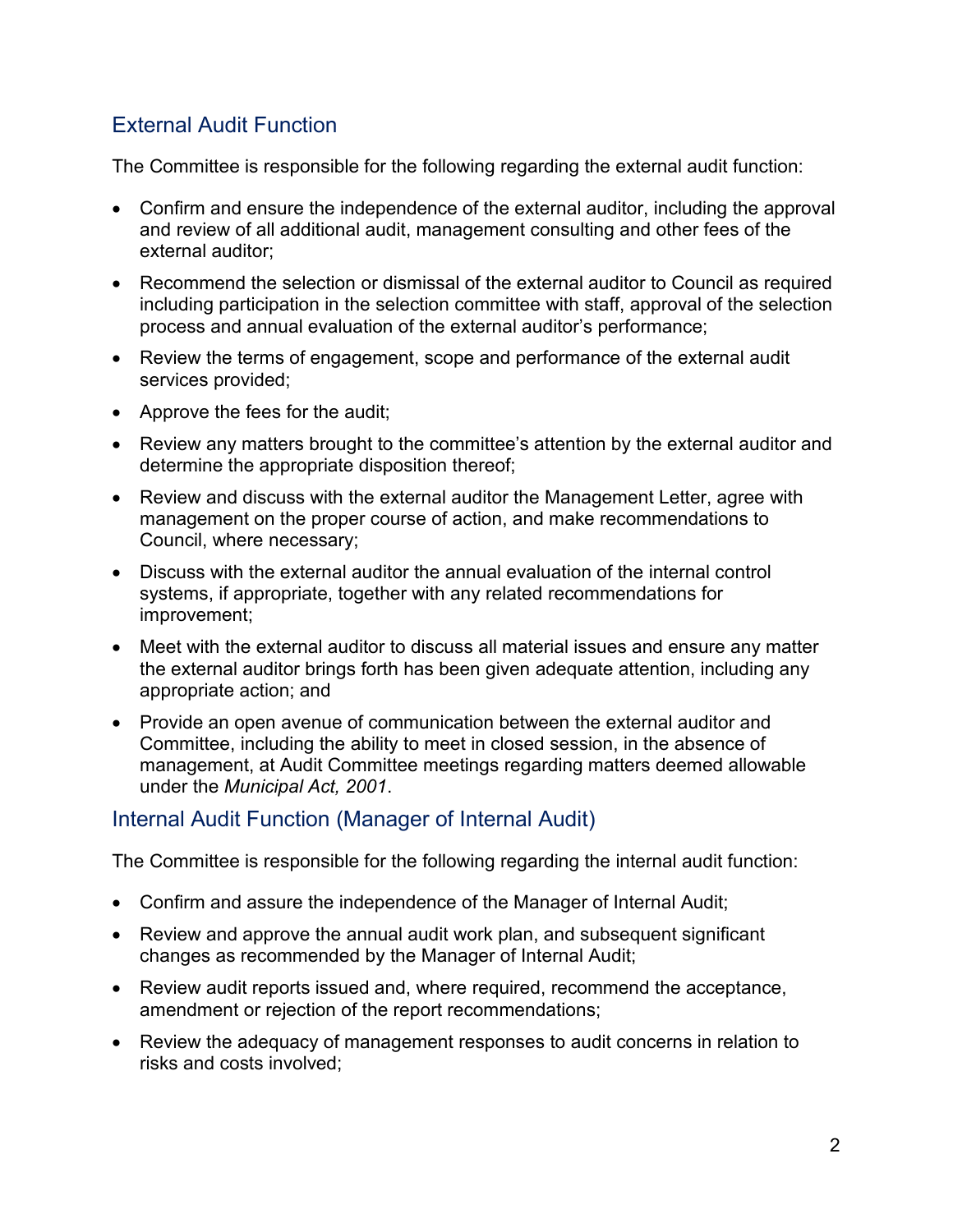- Review reports from the Manager of Internal Audit on the status and implementation of approved audit recommendations; and
- Provide an open avenue of communication between the Manager of Internal Audit and Committee, including the ability to meet in closed session, in the absence of Municipal management, at Audit Committee meetings regarding matters deemed allowable under the Municipal Act 2001, c 25.

#### Corporate Control Framework

The Committee is responsible for the following regarding the corporate control framework function:

- Review and discuss with management their responsibility for:
	- o Reliability and integrity of financial and operating information and the processes to identify, measure, classify and report such information,
	- o Internal control processes and systems to ensure compliance with policies, plans, procedures, laws and regulations,
	- o Safeguarding Municipal assets, and as appropriate, verifying the existence of those assets.
- Obtain reasonable assurance on an annual basis, the information technology systems are reliable and secure, and the systems of internal controls are adequately designed and effectively implemented through discussions with and report from management,
	- Review and discuss reports related to the investigation of significant noncompliance, conflicts of interest, misconduct, or fraud and their resolution and make recommendations to Council thereinunder the *Municipal Act, 2001*.

#### Risk Management

The Committee is responsible for the following regarding the risk management function:

- Review and discuss with management their responsibility for assessing and managing the Municipality's exposure to risk,
- Review policies governing risk management,
- Review and discuss with management the Municipality's significant emerging risk exposures.

#### Responsibilities and Obligations of Members

All Committee members shall abide by the Terms of Reference for the Committee as approved by Council. Members must be willing to commit to the time required to understand and evaluate the information provided, as well as be open-minded to various opinions and perspectives.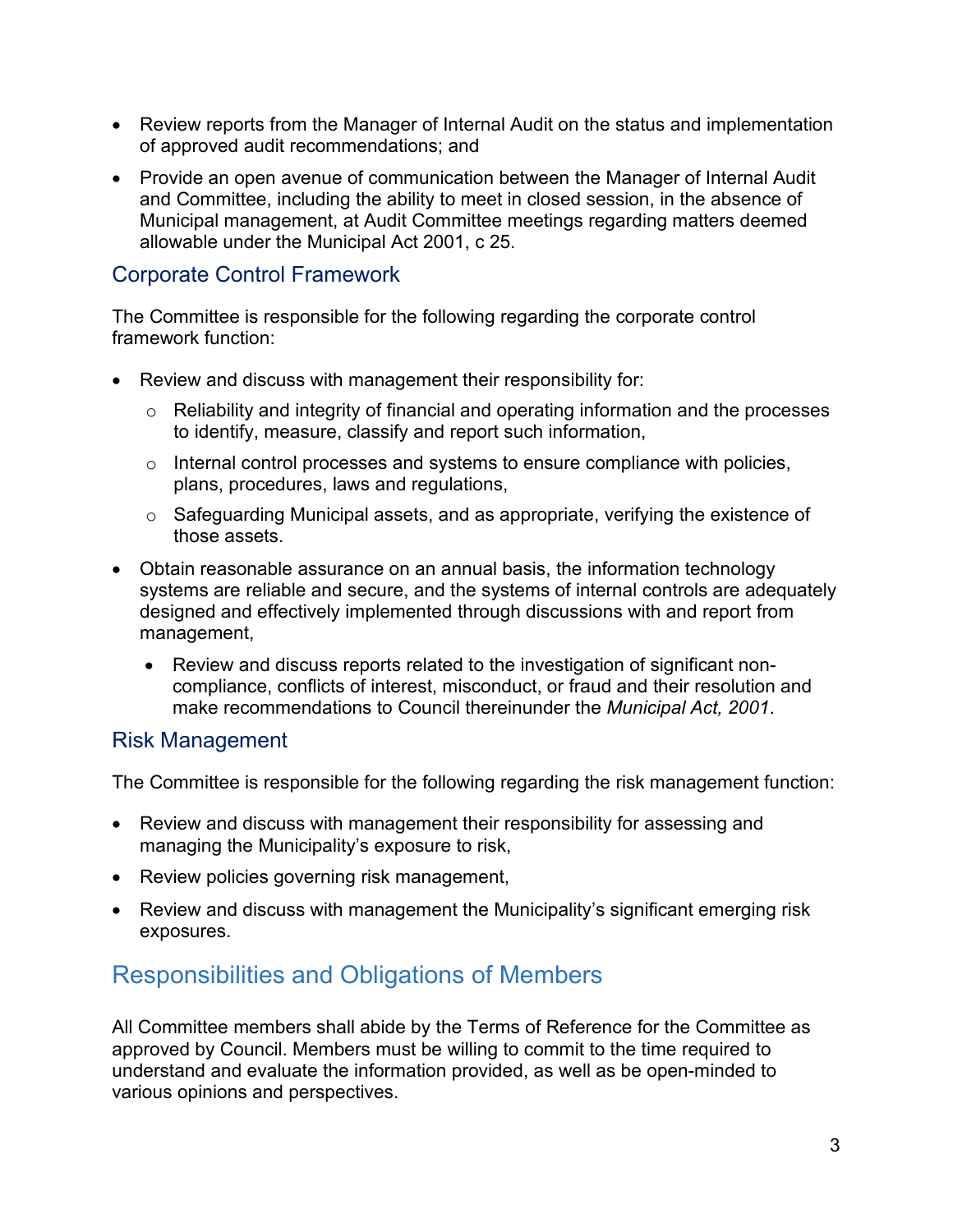The Chair or a spokesperson appointed by the Committee may speak on behalf of the Committee to Council or the public. Other members shall not act or speak on behalf of the Committee without prior approval of the Committee.

The Committee or its members will not use petitions, resolutions, or position papers on behalf of the Committee, unless specifically authorized by Council resolution.

The Chair may ask any Committee member to leave a meeting if, in the opinion of the Chair, that person is being disruptive or disrespectful. The Committee also has the right to censure members that, in the Committee's opinion, are misrepresenting the Committee and may request Council to remove that person from the Committee.

Members who wish to resign shall notify the Chair in writing of their decision who, in turn shall notify the Municipal Clerk in writing of the resignation. Council shall appoint new members to the Committee to fill any vacancies as required.

#### Duty of Council

Council shall seek advice from the Committee on items within these terms of reference.

Council may assign other roles and responsibilities to the Committee; however, Council must ensure that the Committee is still able to meet its legal responsibilities.

### Committee Composition

The Committee shall be comprised of three members of Council each casting one vote per member. Council shall appoint members to the Committee, one of which shall be the Council liaison to the Finance Department. Where the Mayor is not appointed to the Committee, he/she shall be an ex-officio member of the Committee.

It is important that Committee members have the following skills to effectively serve on the Audit and Accountability Committee.

- A general understanding of the Municipality's major economic, operating and financial risks;
- A broad awareness of the interrelationship of the Municipality's operations and its financial reporting; and
- Understand the difference between the oversight function of the Committee and the decision-making function of management;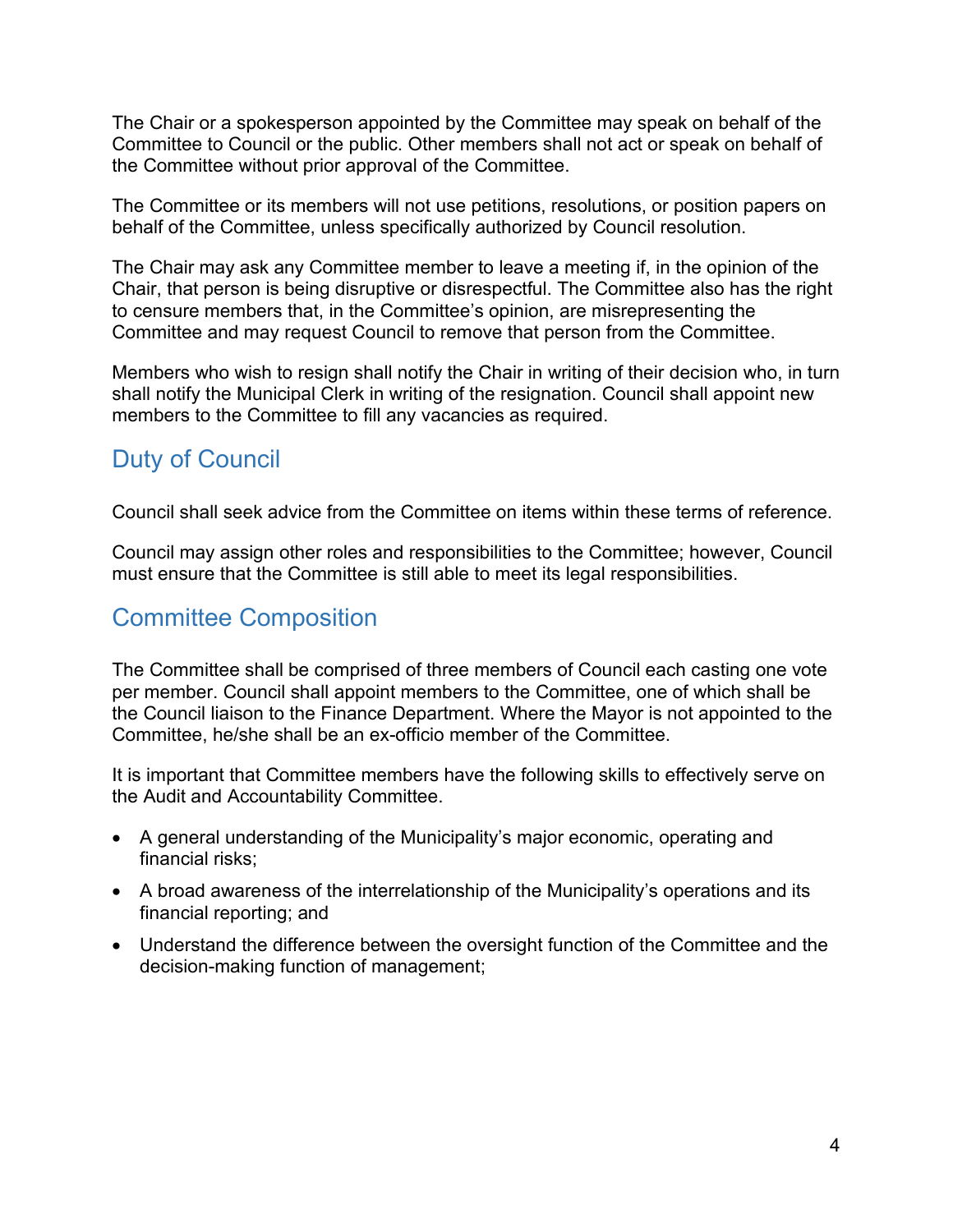## Committee Chair

The Council liaison to the Finance Department shall act as Chairperson for the Committee. The Committee shall select Vice-Chair from among its membership.

The Chair provides leadership to the Committee, ensures that the Committee carries out its mandate, and acts as the Primary liaison between the Committee and Staff. The Chair shall set the agenda for each meeting in consultation with the staff liaison.

If the Chair is temporarily absent, the Vice-Chair will assume the position and responsibilities for the Chair in the interim. If the position of Chair becomes vacant, the Vice-Chair shall assume the responsibilities of the Chair until a new Chair can be elected. If the Vice-Chair becomes vacant, the Chair may appoint a member of the Committee as Interim Vice-Chair until a new Vice-Chair can be elected. Election, when required, will be held at the next meeting of the Committee.

### Length of Term

Council shall conduct a review of the appointments to the Committee at the end of the second year of the term of Council to enable Council to determine if any changes to the appointments are desired. If Council makes any changes to the appointments, the term of office of any new appointee shall be concurrent with the balance of the term of Council. Frequency of Meetings

The Committee will meet at least four times per year, with additional meetings at the call of the Chairperson in order to properly discharge its responsibilities. Exceptions to this may include:

- During a municipal election year.
- Where quorum is not reached
- When circumstances warrant special consideration

Committee meetings shall generally be held at in the Clarington Municipal Administrative Centre or virtually online if deemed necessary or appropriate by the Chair.

#### **Quorum**

A majority of voting members shall constitute a quorum. In the event that a quorum is not met, the meeting may proceed but members cannot vote or make decisions.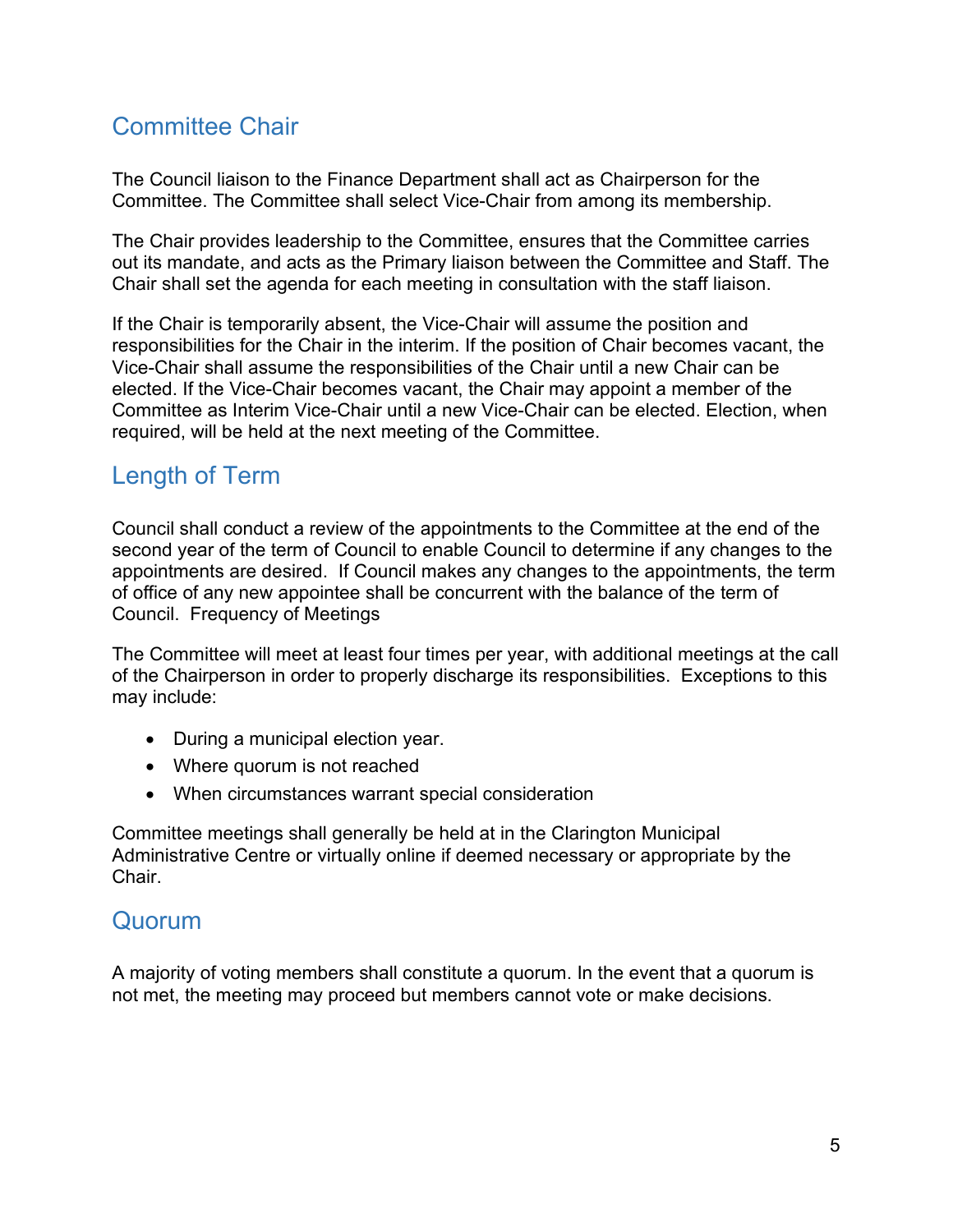### Committee Resolutions

Recommendations and decisions reached by the Committee must be based on consensus wherever possible. In the event that a consensus cannot be reached and there are different opinions on the issue, the Chair may call for a formal vote by show of hands. Decisions will be carried by a simple majority of the voting members present. Each member of the committee has one vote.

Recommendations are "carried" when supported by a majority. Only recommendations as they appear in the adopted Minutes can be considered as officially representing the position of the Committee.

#### Delegations at Committee Meetings

Any person(s) wishing to appear before the Committee as a delegation must submit a request to the Finance Department, advising of the topic or item they wish to speak. All requests for delegations must be received at least one week before the meeting to ensure the topic is within the mandate of the Committee and that the delegation is included in the agenda.

Any person wishing to address the Committee as a delegation, who has not previously arranged to do so, may be granted permission to do so only by Committee resolution. All delegations will be limited to 10 minutes.

Council members, who are not members of the Committee, may attend meetings without requesting to appear as a delegation. Council members who are not on the Committee may speak for 10 minutes during the delegation section of the meeting. They do not have the right to vote or comment during Committee meetings.

### Staff Resources, Minutes and Agendas

The Finance Department Administrative Assistant shall provide clerical and administrative assistance to the Committee, as deemed appropriate by the Director of Finance to ensure the proper functioning of the Committee. Specifically, the Finance Department Administrative Assistant will provide the following resources to the Committee:

- Preparing and forwarding meeting materials to members;
- Preparation of meeting minutes and Committee correspondence (including assistance in drafting);

The Director of Finance and the Manager of Internal Audit will provide technical assistance to the Committee. This will include the following resources to the Committee.